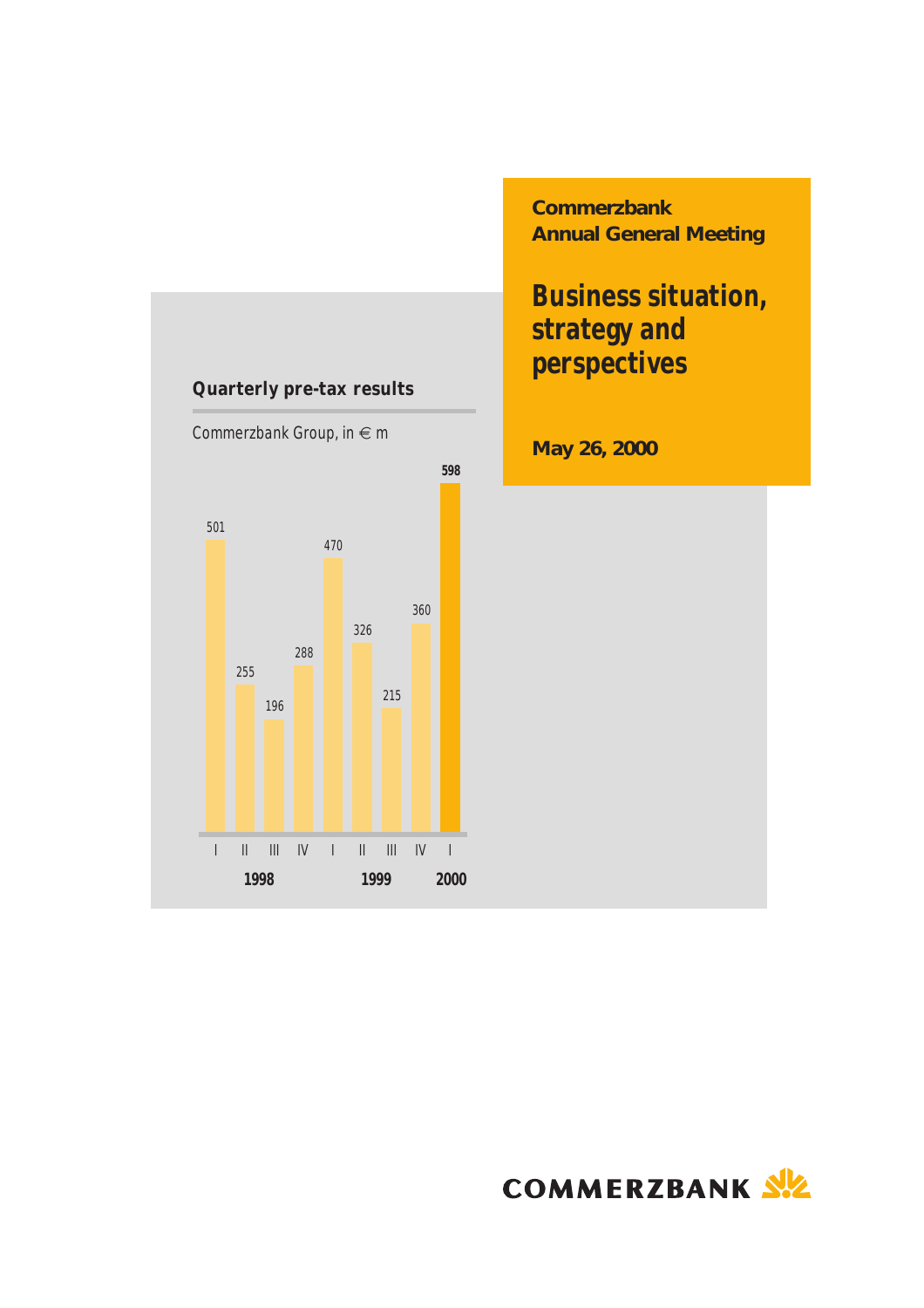## **Commerzbank Annual General Meeting 2000 Martin Kohlhaussen: Business situation, strategy and perspectives**

#### **Contents**

| A. Financial statements for 1999                 |  |
|--------------------------------------------------|--|
| B. Business performance<br>in January-March 2000 |  |
| C. Macroeconomic<br>perspectives                 |  |
| D. Strategic goals                               |  |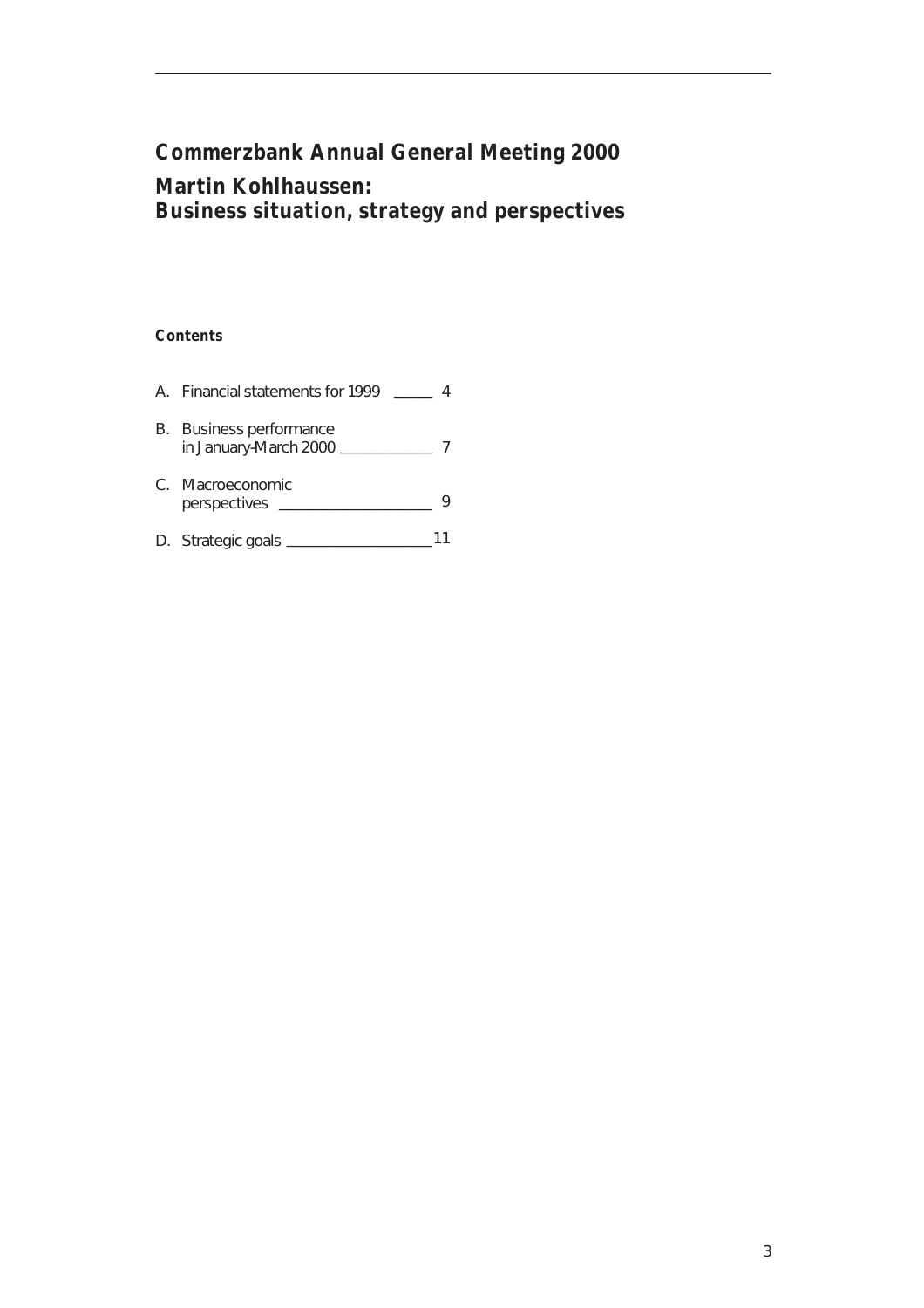### **Martin Kohlhaussen: Business situation, strategy and perspectives**

Dear shareholders, shareholder representatives, ladies and gentlemen,

On behalf of the Board of Managing Directors of Commerzbank, I want first of all to cordially welcome you to the Jahrhunderthalle Frankfurt, where we have gathered now for five years in a row for our Annual General Meeting. In addition to my report on the financial statements for 1999 and the development of the Bank in the first quarter of this year, a major part of my remarks will be devoted to the presentation of our strategic objectives.

#### **A. Financial statements for 1999**

I want to begin with the presentation of the 1999 financial statements. We have achieved much; the results clearly show that we have embarked upon the right course with our strategy. However, much still remains to be done – and where isn't that the case? – for we have not achieved our targets: a cost/income ratio of 60% and an after-tax return on equity of 15%.

The past year produced an across-theboard increase in our operative earnings of 22%. Together with the once again strong result on financial investments, this enabled us to put an enormous effort into investments for the future. In addition to developing our strategic priorities, we had to make large outlays for regulatory purposes on such projects as the euro, the Year 2000 changeover and the so-called minimum requirements for conducting trading transactions.

Let me take this opportunity to thank all those employees who through their professional and committed work ensured that the turn of the year 1999/2000 was handled without any problems by our Group.

As regards the growth of business volume as well, the Commerzbank Group set a brisk pace again in 1999, expanding its balance-sheet total by 14% to  $\in$ 372bn. Expansion was mainly fuelled by claims on customers, which advanced by 10.5%, assets held for dealing purposes that were 31.6% higher, and financial investments, which we raised by 48.7%.

The item Investments alone expanded by  $practically \in 2bn$ ; the principal factors here were our newly acquired stakes in Crédit Lyonnais ( $\in$ 350m) and our Italian partner Banca Intesa (just over  $\epsilon$ 600m), as well as a capital increase at Korea Exchange Bank  $(\in 200m)$ . Taken together, these easily represent our largest investments to date in new or existing participations.

On the other hand, we disposed of our interest in DBV-Winterthur Holding as part of the transfer of our bancassurance activities to the Aachener und Münchener Group; the sale of this stake generated net earnings of around €200m. All told, we had at our disposal a result on financial investments of e595m.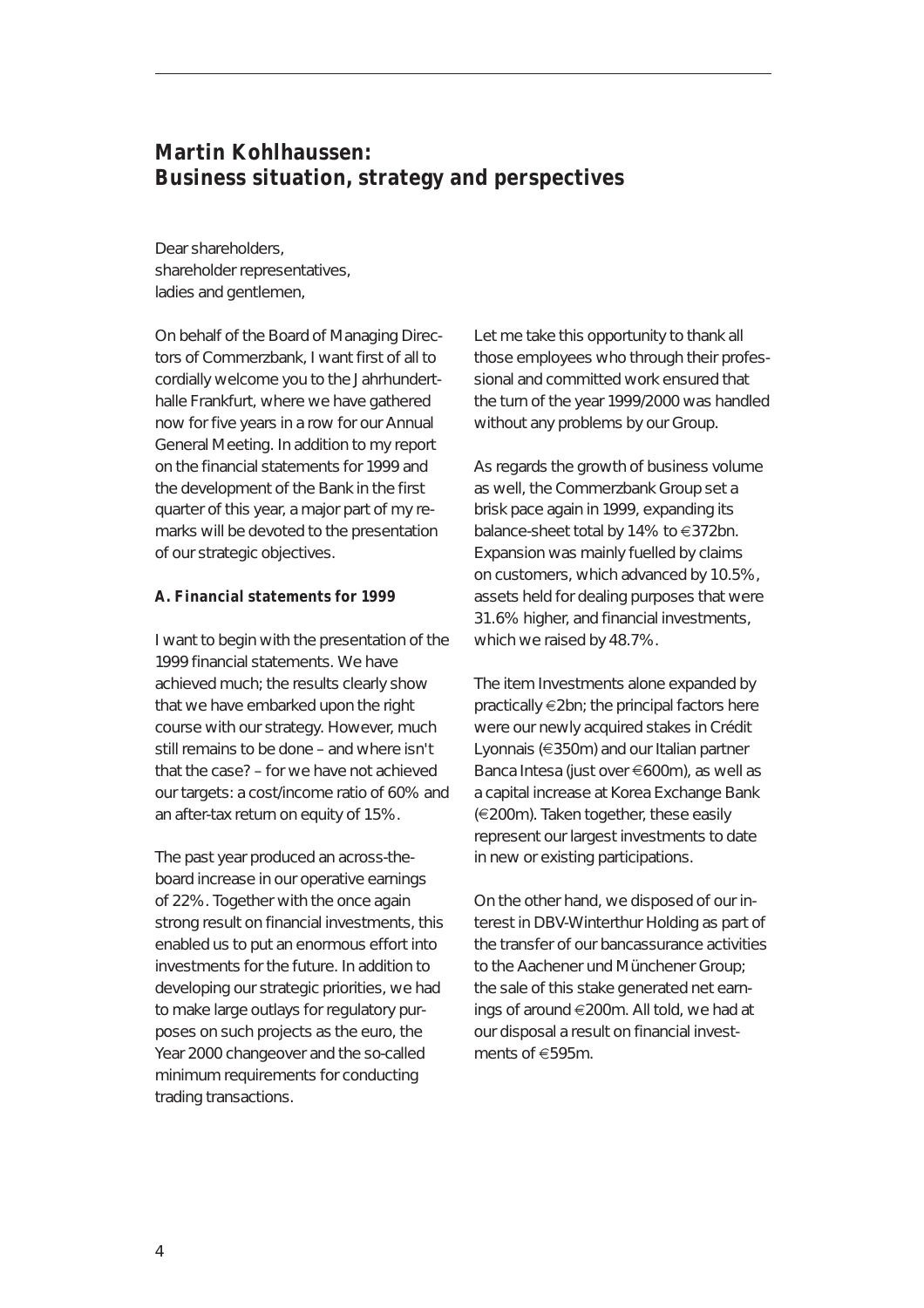In our current business operations, we benefitted strongly from the boom in the international equity markets. The 31% rise in net commission income to  $\in$ 2.2bn was especially remarkable. In syndicated business, we achieved a 90% increase in earnings; this is attributable above all to our successes with IPOs; we were involved in 52 stock-exchange introductions, in eleven cases acting as lead manager.

We managed to achieve a huge increase in securities transactions on behalf of our customers. This is underlined by the fact that more than 40% of our overall commission income derived from this segment.

At €592m, our trading profit was a gratifying 43% higher than a year earlier. Unfortunately, the dynamic trend of the first nine months was not maintained up to year-end. The final quarter was too passive in some areas, as the turn of the year – considered by many as likely to pose serious problems – cast its shadow in advance. Due to the revaluation of certain interestrate positions, the trading profit of the final three months even slipped slightly into minus figures. The strongest source of earnings in 1999 was equities trading, which at  $\epsilon$ 263m turned in a result almost three times higher than in 1998.

Trading in bonds, notes and interest-rate derivatives produced €250m, twice the amount realized a year previously. The amount contributed by trading in foreign exchange, notes and coin and precious metals, however, was far lower, at  $\in$ 79m. This decline had been expected after the loss of trading opportunities in the former European currencies.

In interest-bearing business, earnings growth was dampened not only by the persistent pressure on margins but also our high level of investment in participations,

which in 1999 did not yet produce any income. All the same, net interest income was a good 3% stronger.

The tendency for provision for possible loan losses was decidedly positive; we were able to reduce this item by practically 22% to  $€689m$ . The need to make value adjustments was down by 45% in retail banking and by even 77% in our international lending, including country risks.

This positive development reflects not only the economic recovery in the emerging markets but also our clear-cut lending guidelines, our concentration on business involving less risk, and our systematic risk management.

This also became evident in corporate business, where our risk profile continued to improve across the board. However, the Bank had to provide for two unforeseeable large credit exposures, namely Holzmann and FlowTex. After provisioning, net interest and dividend income amounted to  $\in$ 2.5bn, and was therefore up by 13%.

Among operating expenses, other, nonpersonnel costs climbed sharply. We registered a substantial rise in costs in connection with the implementation of various special projects, especially in information technology. This investment in the future is indispensable in the present environment. We look upon it as a key contribution towards ensuring our technological competitiveness; for this reason, we have consciously made outlays on this scale.

Our rapid and dynamic expansion in recent years has also gone hand in hand with a considerable recruitment of staff. In 1999, our Group workforce again grew by 7% to 34,870. Personnel costs rose by 16.3% to  $\epsilon$ 2.4hn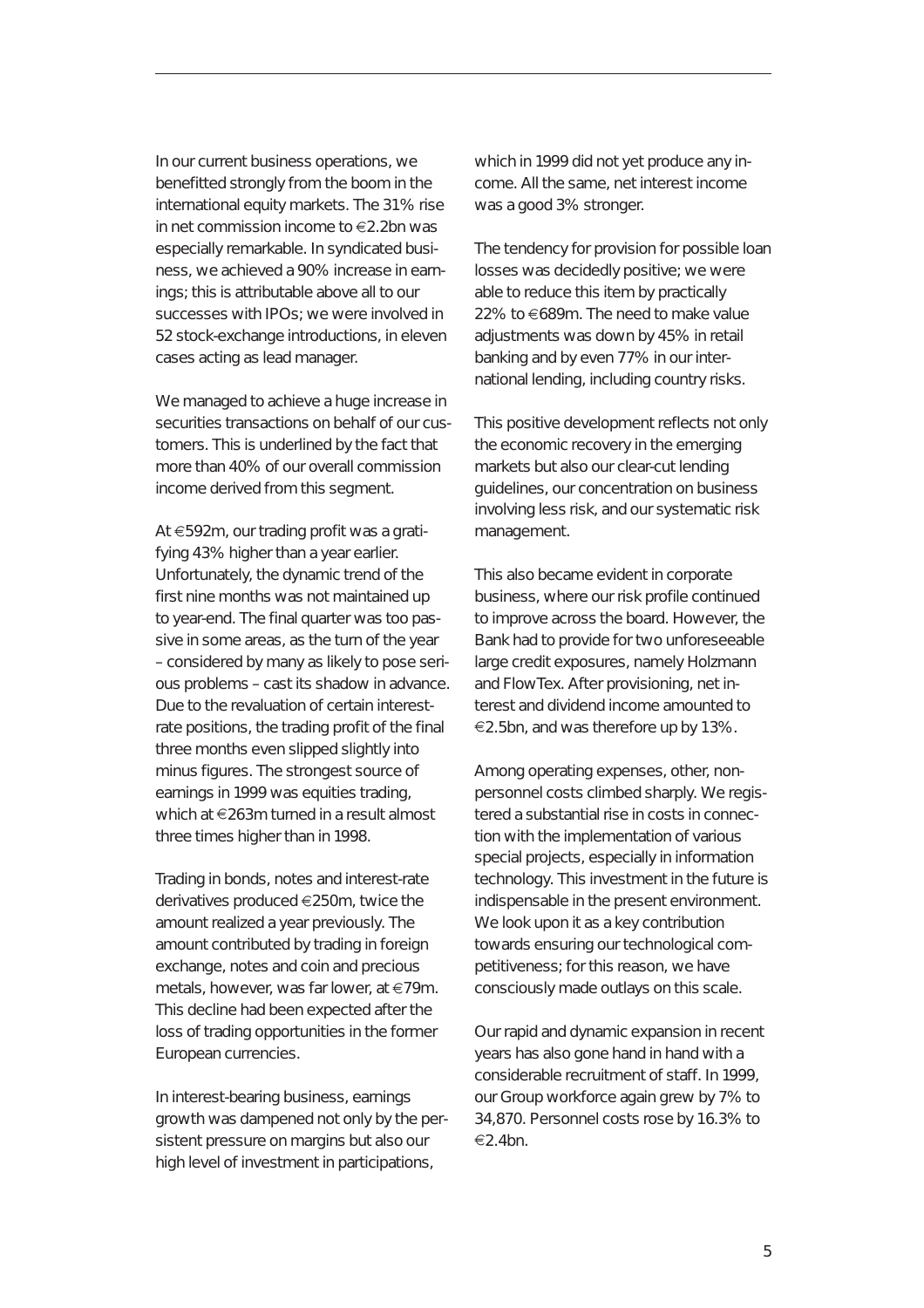With depreciation of office furniture and equipment and also real property included, our operating expenses increased by 23.9% altogether to almost €4.5bn. You can see from this growth rate that we really have made great efforts. However, we realize that the increases cannot continue on this scale.

A minus of  $\epsilon$ 51m appears in our income statement under the item Other operating result. This includes a figure in the doubledigit millions which we have set aside as our contribution to the foundation set up by German business and the German government to compensate the victims of forced labour schemes during World War II.

As the balance of all income and expense items, a pre-tax profit of  $\epsilon$ 1.37bn remains – a good 10% more than in 1998. In view of the Bank's improved operative results and lower tax-free income from abroad than a year previously, tax payments surged by a third to  $\in$ 396m. Once the profit attributable to minority interests has been deducted, a consolidated net profit of  $\in$ 911m was achieved, from which we have allocated  $\epsilon$ 500m – virtually the same as last year's record amount – to our retained earnings.

We propose to you, our shareholders, that the remaining distributable profit of  $\in$ 411m be used to make a 4% higher dividend payment of 80 cents. Once this is resolved, those of our shareholders with unlimited tax liability in Germany will receive an additional tax credit of 34 cents per share. The Bank's equity has risen by altogether 10.7% to €11.14bn, reflecting not only the allocation to reserves and the distributable profit, but also the issue of shares to our

staff as well as a capital increase taken over by Mediobanca. The shares from an authorized capital increase acquired by this Italian investment bank augmented our equity by altogether  $\epsilon$ 123m. At the same time, the exercising of option rights generated a further  $\epsilon$ 216m. At year-end, the core capital ratio according to BIS was unchanged at 6.3%; the overall capital ratio had reached 9.7%, compared with 8.7% a year previously.

The scope for capital-raising measures created at last year's AGM is still adequate. For that reason, we merely request authorization for us to acquire our own shares. Point 6 of the agenda relates to the possibility of acquiring a maximum of 5% of the Bank's share capital for the purpose of securities trading. Under point 7, we again request your authorization to repurchase our own shares in a volume of up to 10% of our share capital – either via the stock exchange or by means of a public offer.

We consider this to be an extremely flexible instrument, for we can use the shares repurchased in this way to acquire participations or to sell them again at a later point in time on the stock exchange. But we can also withdraw the shares in order to reduce the number of shares outstanding.

Mr. Frowein has already mentioned point 8 of the agenda, the election of new members to the Supervisory Board. Points 1 to 5 cover the "fixed" topics, i.e. the presentation of the financial statements, the resolution on the dividend, approval of the actions of the Board of Managing Directors and the Supervisory Board, and also the appointment of the auditors.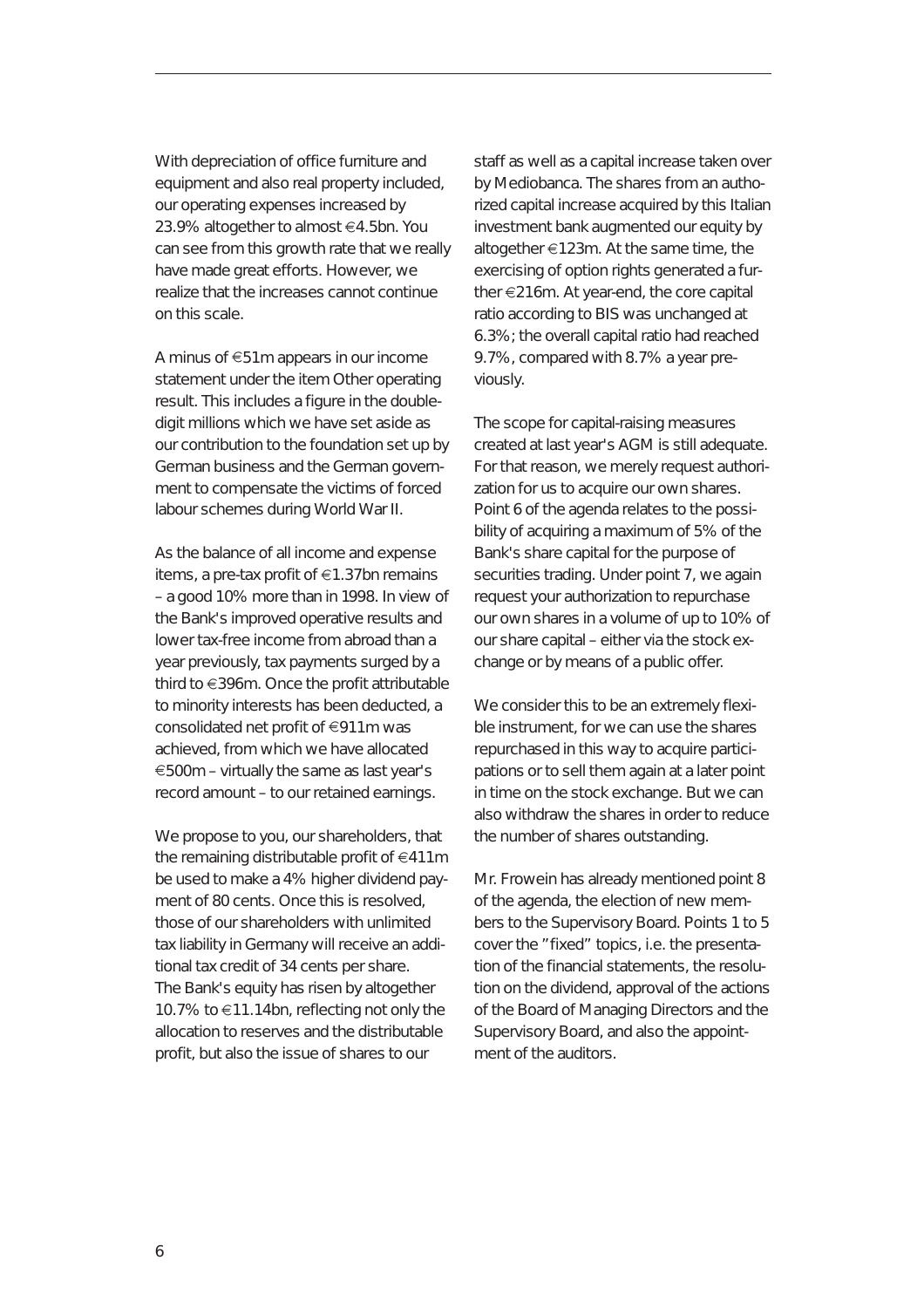#### **B. Business performance in January-March 2000**

This year, for the first time, we published a separate interim report – early in May – on the first quarter. In case you have not already picked up the report at your Commerzbank branch or downloaded it from the internet, you can also obtain it here today. It is available from the stands outside. You will notice that we have considerably extended our reporting compared with previous years. Our figures have thus been made even more transparent – an objective which we have been pursuing for several years.

In the first three months of the current year, the Group's balance-sheet total continued its strong expansion; it added 9%, or <sup>e</sup>33.3bn, to reach e405.4bn. Claims on banks, rising  $\epsilon$ 11.8bn, formed the main contribution to this expansion, but claims on customers also increased by  $\in$ 9.8bn.

We funded growth on the lending side, for one thing, by raising our interbank borrowing by e16.8bn. For another, liabilities to customers went up by a solid  $\in$  7.6bn as well. The  $\in$ 8.9bn increase in securitized liabilities is above all due to the issue of medium and long-term bonds by our mortgage banks.

For the months from January to March, we achieved net interest income of  $\epsilon$ 757m; this was practically 18% lower than during the same period a year earlier. In addition to the flatter yield curve, this reflects the funding costs for our investments in participations and the absence of the income from the cancellation of interest-rate swaps which we had booked in the first quarter of 1999. Compared with the final three months of last year, though, net interest income was only 0.4% lower.

We put the need for provisioning at  $\epsilon$ 564m for this year as a whole, almost 8% less than we had expected at the same point last year for 1999.

Net commission income continues to achieve encouraging growth rates; it soared by practically 65% to  $\epsilon$ 751m, thus overtaking net interest income after provisioning for the first time. Given lively stock-exchange activity and numerous new issues, our securities transactions on behalf of our customers continued to be very brisk. As a result, commissions in this area went up from €220m a year earlier to  $€420m$ .

In asset management as well, we achieved a strong increase in commission income; the first-time inclusion of ADIG and ADIG-Investment Luxemburg S.A. made a major contribution here. But the Jupiter International Group also doubled its result.

Our stronger trading activities were primarily reflected in the equities area; all told, we achieved €360m, 91.5% more than in the first quarter of 1999. Our result on financial investments was  $\epsilon$ 67m, as against  $\epsilon$ 46m a year previously.

In a comparison of the first quarter of this year with the identical period of 1999, our operating expenses still show a sharp climb of 21.4% to  $\in$ 1.2bn. Comparison with the previous quarter, though, reveals a different picture: expenses were 6.8% lower than in the October to December period of 1999 – a clear sign of our many various measures to contain costs.

Compared with the first quarter of 1999, personnel costs were a good 19% higher at <sup>e</sup>664m, while we had to spend 1.2% less than in the previous quarter. Our workforce expanded to 35,325, 6.4% more than at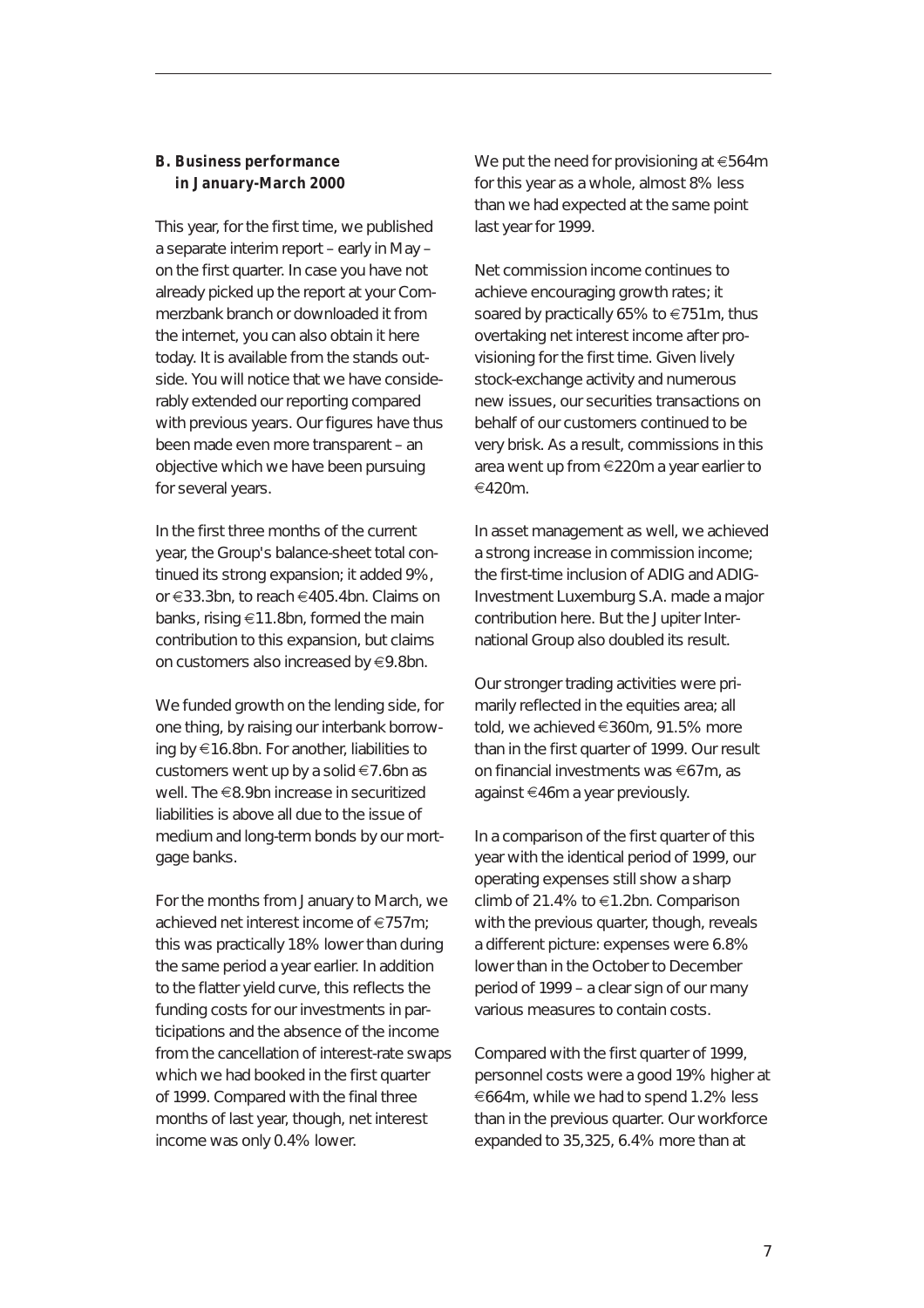end-March 1999. However, this increase also includes the just over 400 employees of ADIG and ALSA.

As the balance of all income and expense items, a pre-tax profit of  $\epsilon$ 598m remains, which is 27.2% higher than that for the same period last year. This means that we have achieved the best quarterly result in our Bank's history. With a tax ratio of 36%, the after-tax profit amounted to  $\epsilon$ 381m, almost 7% more than a year ago.  $\epsilon$ 17m of the result is attributable to minority interests, enabling us to post a 7% higher profit of  $\in$ 364m. This translates into 71 cents per share, as against 69 cents a year previously.

As we achieved an after-tax return on equity of 9.3% in 1999 and a cost/income ratio of 68.5%, these key ratios are now showing distinct signs of improvement. The after-tax return on equity reached 13.6%, while the cost/income ratio declined to 61.8%.

The results for 1999 and the first quarter of 2000 underline the fact that we are able to tackle the challenges of the financial markets successfully; we can grow with them; and we can make use of business opportunities which generate earnings for us. But the figures also show that the trust

which you place in our Bank is justified and that the Commerzbank share remains a rewarding investment.

In view of the encouraging development of operative business in the first quarter, we are also optimistic with regard to the rest of the year. We expect a further boost for earnings from the stock-exchange introduction of comdirect, which will receive a listing in the Neuer Markt on June 5. At the moment, a capital increase involving 20.5 million shares can be subscribed to by private and institutional investors.

If we assume a price of  $\in$  31, comdirect and, by extension, the Commerzbank Group will receive new core capital of €635.5m. At the same time, we are offering 7.6 million existing shares in the market; this will generate income for us of a maximum amount of  $\epsilon$ 235.6m. A few weeks ago, we announced that we are selling a 25% stake in comdirect – prior to the capital increase – to T-Online. In return, we will receive a shareholding worth the same amount (=2.1%) in what is Germany's largest internet provider.

After the IPO, Commerzbank will hold 58.65% of comdirect, and T-Online 21.35%. The free float of comdirect's shares will amount to 20%.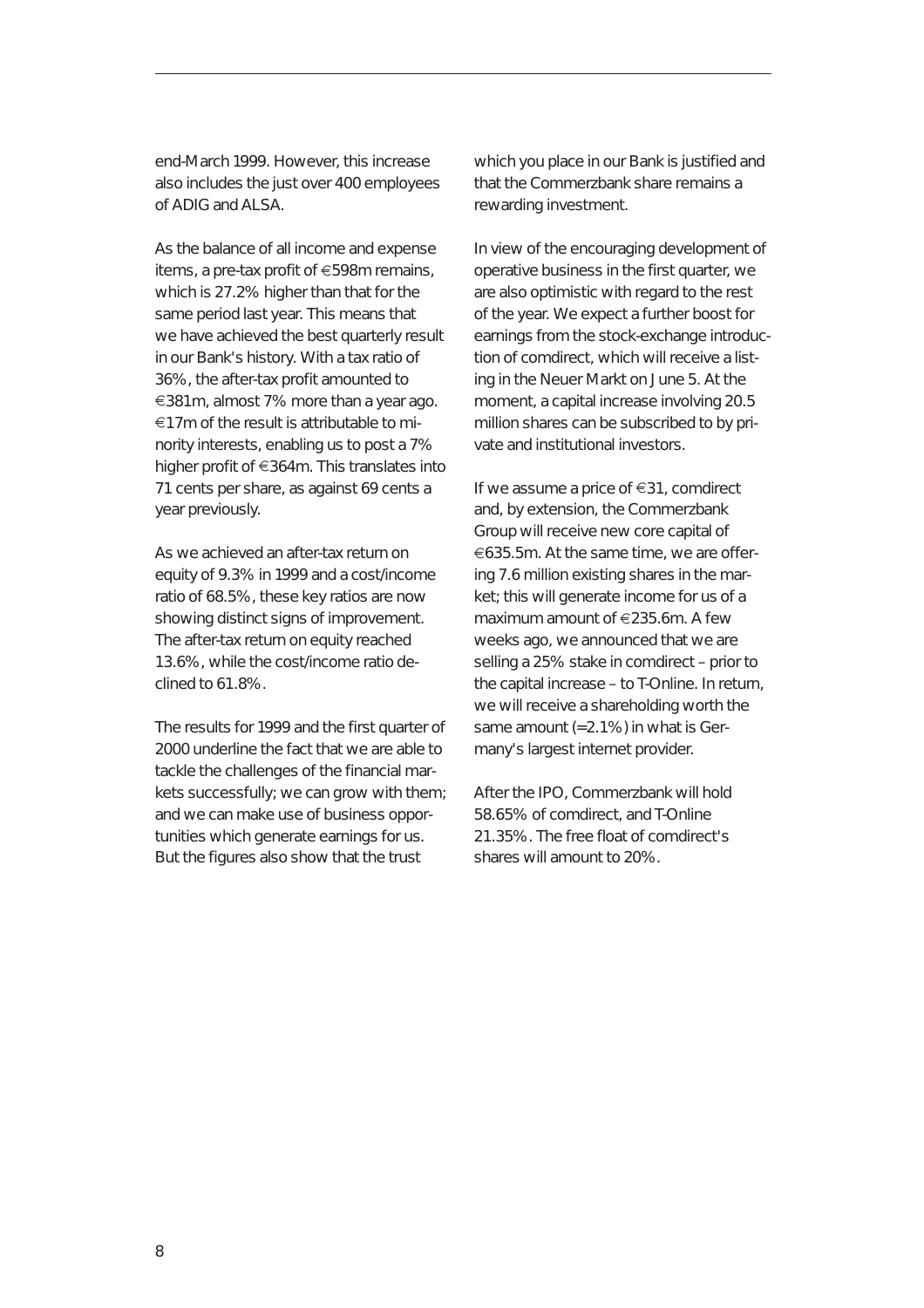#### **C. Macroeconomic perspectives**

Before I present our strategic goals, I want to outline for you the economic setting in which we operate and which we have to take into consideration in our business policy.

The economic situation in Germany and the euro-zone has improved considerably in the past twelve months; all the same, the nervousness and uncertainty in the financial markets are greater than they were a year ago. For one thing, this is because the central banks of the industrial countries – with the exception of Japan – are tightening the monetary reins again and it is not clear today how far they will go. For another, the uncertainty in the countries participating in European monetary union stems from the euro's sharp decline in the foreignexchange markets.

In fact, the phase of sluggish economic activity in Germany and the euro-zone had already been overcome by mid-1999. This was thanks above all to the improved outlook for exports and the stimuli provided by monetary policy. Since then, the economies of both Germany and its partners in the euro-zone have been growing at an annual rate of 3-31 ⁄2%. I expect that this quite satisfactory tempo can be upheld this year and in 2001 at least. At the same time, the price climb remains weak. The inflation rate will average about 2% this year, and considerably less in Germany.

Since last November, the European Central Bank has raised interest rates several times. After the cyclical turning-point had been reached last year, there was no longer any justification for very low money-market rates. However, a restrictive monetary policy with much higher interest rates than today's is neither needed nor likely. This also represents an important difference between conditions here and in the United States, which is frequently overlooked in the financial markets. Since the mid-nineties, growth in the US has exceeded all the forecasts. The related expectations are very high and, in my opinion, ultimately cannot be met. My impression is that we are not far away from the point at which the financial markets will focus more on the imbalances in the American economy and the New Economy will lose its shine.

The financial markets seem not only to have anticipated the positive trends in the form of a protracted stock-exchange boom but also to have exaggerated them. A correction here would entail considerable risks for us in Western Europe as well.

The still unbroken strength of the US economy is the main reason for the weakness of the euro in the foreign-exchange markets. In these circumstances, the D-mark would also have buckled. Nevertheless, not every effort has been made in the eurozone to counteract the depreciation of the currency, which is having – on balance – negative consequences. The deepening of the European Union in the direction of a political union is marking time, and on the whole the frequently called-for structural reforms to make the economy more flexible are not making sufficient progress.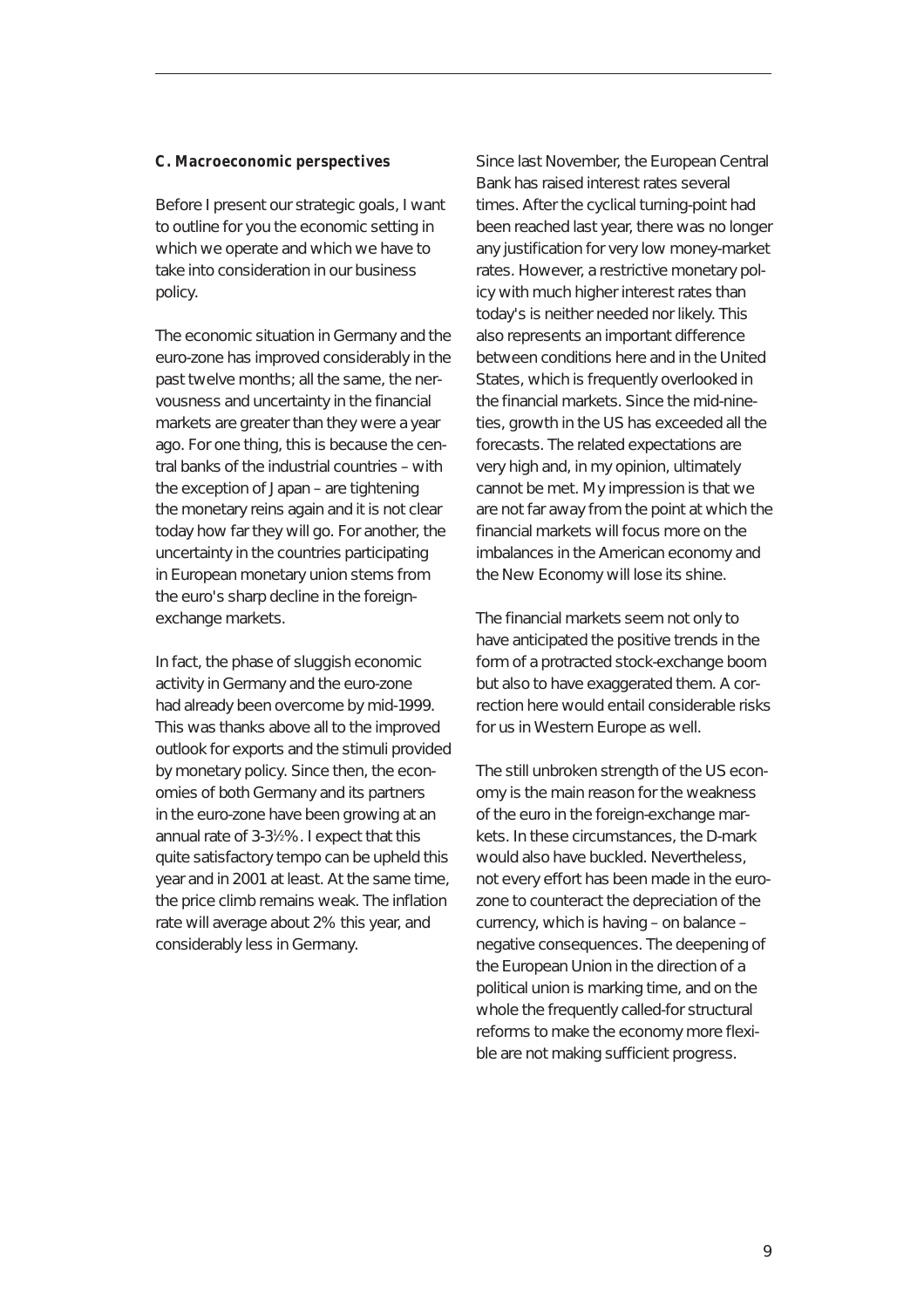Most recently, the inclusion of Greece at the start of next year and above all the prospect of monetary union being enlarged eastwards have had an adverse impact. I think this is an exaggerated reaction and premature in terms of the timetable. Rather, I believe that the euro has considerable upward potential, which will probably only be realized, though, when the economic prospects on either side of the Atlantic are viewed more realistically.

I am confident as regards the financial markets in the euro area. At 5<sup>1</sup>/<sub>2</sub>%, longterm interest rates have reached a level which is in line with macroeconomic conditions. Even if the European Central Bank were to raise interest rates further, this would have little effect on the long end of the market. It is more important that no upward pressure to raise interest rates is forthcoming from the United States. This danger will increase as economic growth there loses momentum.

The euro equities market has already decoupled itself from developments in the United States. This reflects the more favourable perspectives for the medium term in the euro-zone. A change of trend for the euro would further enhance the attractiveness of Europe's financial markets.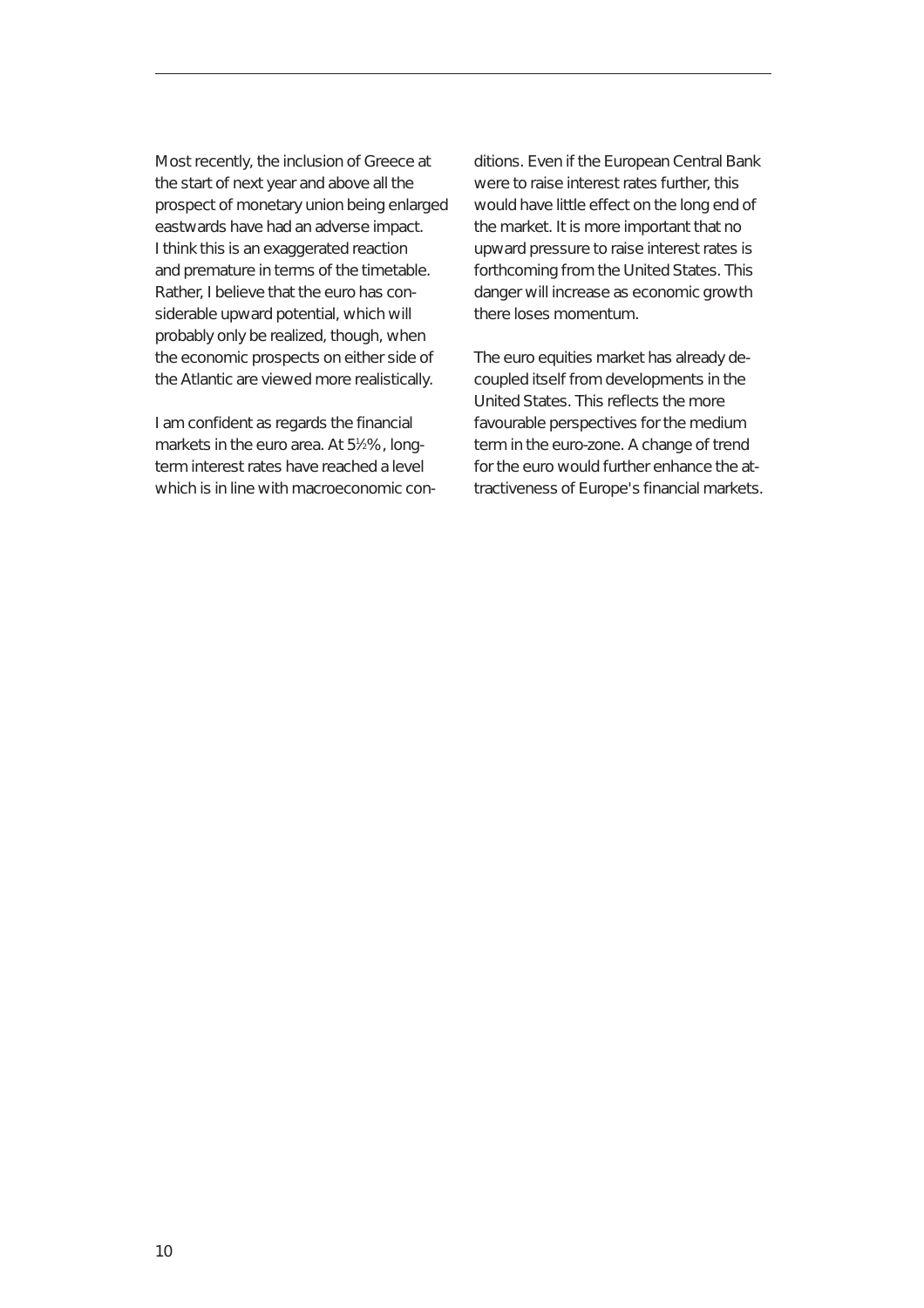#### **D. Strategic goals**

I now turn to the last major section of my remarks, our strategic goals. The planned merger between our two closest rivals, which was announced in February but later collapsed, prompted us to examine our own strategy. We have found that a radically new approach is not needed, for we appear to be on the right path. This is underlined not only by the figures that I have presented but also by our success in gaining market share, in the growth of our customer base and – last but not least – by our early and successful internet orientation.

For years, our focus has been on branch business in particular, which is claimed on all sides to be unprofitable for the major banks. At Commerzbank, things are different.

- A decade ago, we introduced the tripartite structure of our branch network in order to operate more efficiently and economically and so that we could concentrate more on providing advice.
- **•** Several years ago, we removed backoffice settlement from the branches and concentrated it at six centres.
- With our Commerzbank Shops in supermarkets, we embarked upon a successful new course, gaining more than 45,000 new customers.
- With our P2000 scheme, we were the first and, even now, still the only bank to have already implemented a data warehouse conception for retail banking.

The success we have scored is revealed by the figures. In our segment reporting, which you can find on pages 80-82 of our Annual Report, we show that in both retail and corporate business, Commerzbank is earning money. We see no reason, therefore, to reduce our nationwide coverage.

Both within the national and international framework, we will continue to examine the possibilities for cooperation in the various areas of business – especially investment banking – in production, and in settlement. In this way, namely, we can increase our product and cost efficiency and strengthen our selling power.

When recognizable opportunities arise, we will examine actively and in an openminded manner, as we have up to now, whether and in what form cooperation with others is sensible. However, these have to be opportunities which point to advantages for Commerzbank and its shareholders. To this extent, I should not only draw attention to our acquisitions in Poland (BRE Bank), Korea (Korea Exchange Bank), USA (Martingale and Montgomery Asset Management), the United Kingdom (Jupiter International Group) and France (Caisse Centrale de Réescompte) and to the acquisition of a majority shareholding in ADIG, but also to the network formed with our European partners. Frequently, we hear the criticism that so far this net-work has not led to more than a – very lively – European platform.

But is it really better to do nothing at all if a major achievement is not yet possible? It is an established fact that Commerzbank is the only German bank to have set up a network of bilateral bank relationships in the core European countries. In many instances, criticism of our partial success betrays both envy and imperial arrogance, as if other European countries represent less developed banking markets that are merely waiting for the blessings from Germany to arrive.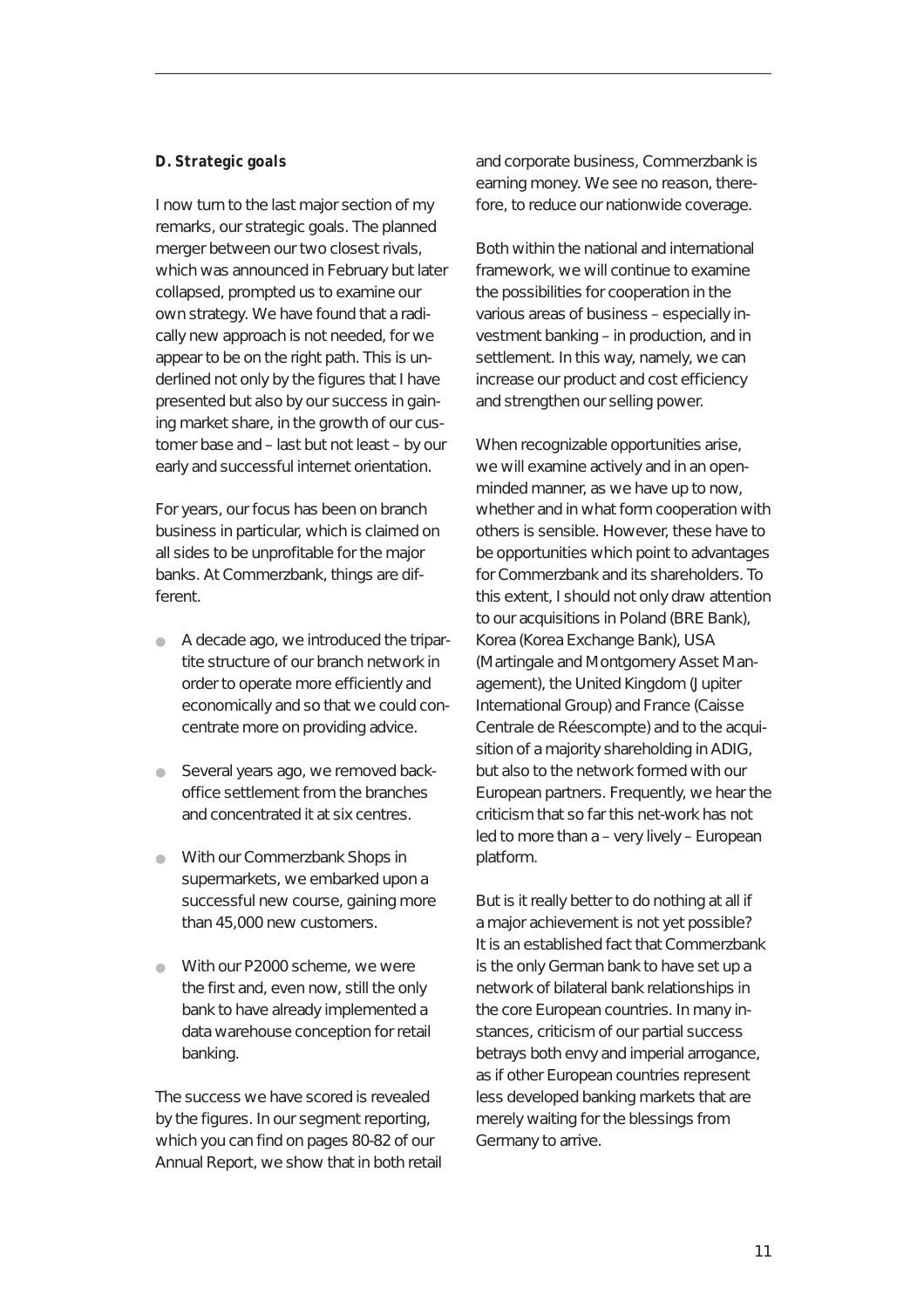I believe that the vision of a cross-border European bank remains a sensible one and is worth pursuing. Yet the basis for this vision must be a Commerzbank that is developing strongly within its own home market. In this respect, we are making good progress. Interested readers will find this presented in a readily intelligible form in the Annual Report. Over the past few years, we have achieved strong and dynamic expansion, not least through takeovers and cooperation agreements. We will continue to do so. But our corporate identity will retain its great importance for us.

All in all, our strategy can be described as follows.

First, we continue to adhere to a policy of growth. We intend to systematically use the opportunities for growth that arise in times of major changes in order to expand our customer base in both the retail and the corporate segments. We will continue to focus especially intensively on small and medium-sized enterprises (SMEs), which not only form the backbone of the German economy but have also been our Bank's main target group among corporate clients for years. I see a realistic chance for Commerzbank to secure its position as one of the leading banks for SMEs.

I am also saying this for the benefit of the many politicians, who are apparently all too willing to believe the legends disseminated by our public-sector competitors.

Second, we will step up our efforts to create a technology network, enabling us both to cut our production costs and to enlarge our settlement capacity. Here we are not only negotiating with prospective partners in Germany but also on a crossborder basis in Europe.

Third, we intend to become the leading internet bank. We will vigorously develop these activities in order to further secure our position in this dramatically expanding market. For this purpose, we are making available the necessary funds on a large scale.

We have bundled together all our internet activities in Commerz NetBusiness AG, which was formed a few months ago.

More than 300,000 of Commerzbank's retail customers are already familiar with the advantages of conducting their banking transactions electronically via internet by means of the online banking web introduced at end-1997, or using special homebanking applications. At the start of May, we launched our personal service and finance portal, called ComPort. Thanks to this product, Commerzbank has become the first German bank to enter this market and is at least a click ahead of its rivals. Here internet users are offered not simply banking services, but also a variety of information from areas of general interest and different opportunities for taking up contact.

The portal will be developed further into a virtual branch, a fully-fledged online distribution channel for the Bank's branches. It is quite possible, therefore, that our distribution channels in Germany will be shifted to some extent from the branches to the internet bank. At least, we will be a multichannel bank. And in the final analysis, it is up to customers to decide which distribution channels they prefer.

At all events, we consider it an important competitive advantage that our customers have the opportunity both to go to their branch and to avail themselves of our banking services via internet, telephone, direct selling or field agents. The local branch will increasingly concentrate on products requiring intensive counselling.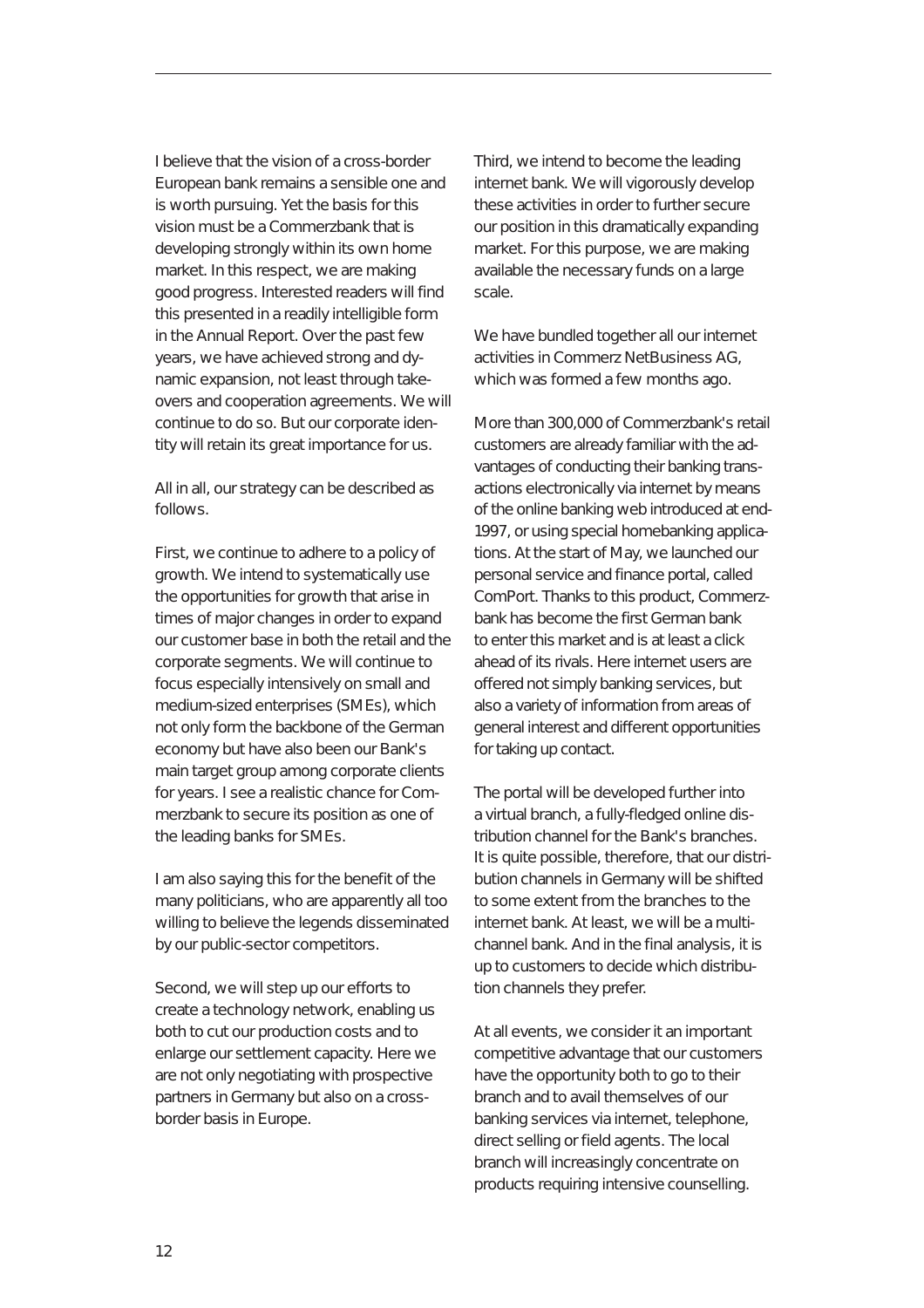In our internet strategy, comdirect bank – Germany's number 1 direct broker – is of great significance. It is growing at a breakneck pace and already has roughly 520,000 customers, compared with 277,000 at end-1999; moreover, it is on the way to offering its services in other European countries. If its customer base continues to expand at this speed, it might have a million clients by year-end.

Rheinhyp is providing another component of our internet activities. In its subsidiary baufinanz directservice, it has an independent internet broker for building finance. In the form of "eXtrahyp.de", a joint venture with the leading UK online provider of financial services, it will now be in an even better position to seize the great opportunities in the electronic market for building finance.

Commerz NetBusiness AG will devise internet products for our corporate clients with the support of competent partners.

I want to round off the description of our strategy with a fourth point. What we have achieved in the various segments of investment banking is substantial. The figures confirm our success; the sceptics are being proved wrong. However, we have not yet reached the end of the road. We need stronger market penetration in Europe, and especially in Germany.

We have broadened our base as regards products for private customers and SMEs and also in M&A business, and we have gained a leading position in the area of stock-exchange introductions. As a customer-oriented, European investment bank, we need to play these trump cards even more than we have.

Our goals also include investigating both peripheral product lines and our presence in Germany and elsewhere. Wherever sustained profitability does not seem achievable, we will draw the relevant consequences.

The successful implementation of our programme will

- secure for us larger shares of the SME market,
- bring about a technology network with a high level of productivity,
- make us the market leader in the internet world, and cause Commerzbank to become an
- integrated, customer-oriented European investment bank.

By way of conclusion, I should like to make a statement about Commerzbank's circle of shareholders.

On April 19, we were informed that Rebon B.V., Amsterdam, holds 9.9% of the voting rights of our Bank via a German subsidiary. Last week, we learned that this shareholding had been increased to 17%.

To our knowledge, just under 20% of Commerzbank's shares had previously been held as permanent investments. The rest are widely dispersed, in the portfolios of institutional investors in Germany and abroad with whom we are well acquainted and also private investors.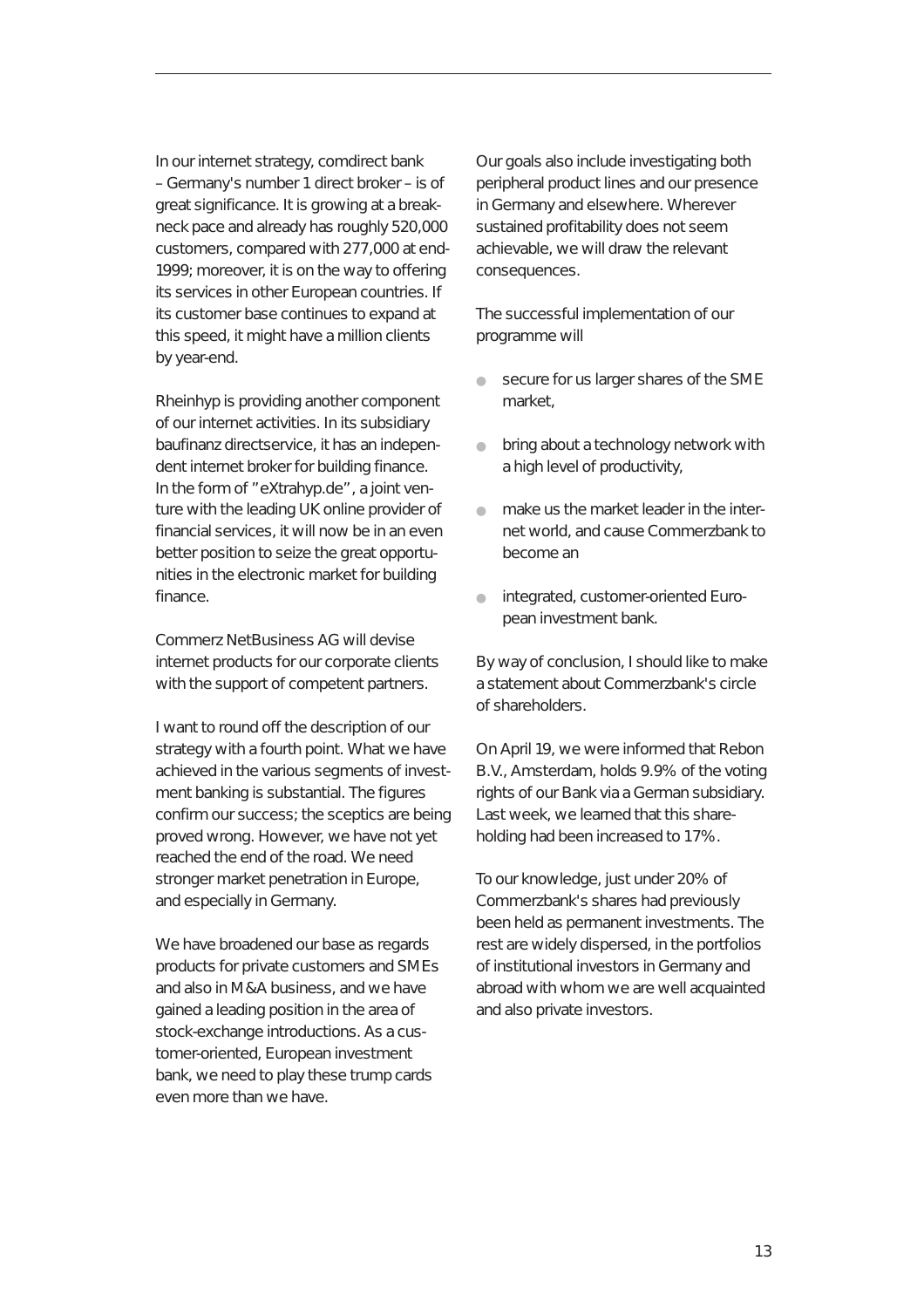Discussions with representatives of the Rebon investors' group have revealed that they regard their stake as a financial investment, are fully in agreement with our existing successful business policy, and are prepared, if necessary, to help us find a strategic partner. Contrary to the many rumours, none of those involved want to have a seat on our Supervisory Board. All this was confirmed in the press releases put out by the shareholder group on April 19 and May 16.

For years, the Commerzbank share has been one of the twelve most strongly traded DAX equities – without any notable major shareholdings. For this reason, it was always a possibility that a block or parcel of shares might be built up over a longer period. However, the rumours which have arisen on several occasions were never confirmed by the regular surveys of our shareholder structure which we conducted. From the intensive contacts which I have with my European and American colleagues, I know that they are not assembling any blocks of Commerzbank shares.

The group of investors who now hold the voting rights of a sizeable number of domestic and foreign investors have the same interest as any other shareholder, namely to see their invested capital increase in value. There is no conflict at all here with the policy that we have formulated and pursued, which is committed to increasing the value of the Commerzbank Group. However, as I have said in the past, we as a provider of services have to see shareholder value as a triad made up of the interests of shareholders, customers and employees.

In this connection, I call upon the media, as they compete with one another, to be objective, diligent and responsible in dealing with the facts. The flights of fantasy which we have been experiencing since mid-April are likely to harm Commerzbank. They are causing unrest and uncertainty among staff, customers and shareholders. And they make it more difficult for us to recruit new, well-qualified employees.

I am certain that this appeal, based on the common interests of shareholders, customers and employees, will find the full support of all the shareholders gathered here today.